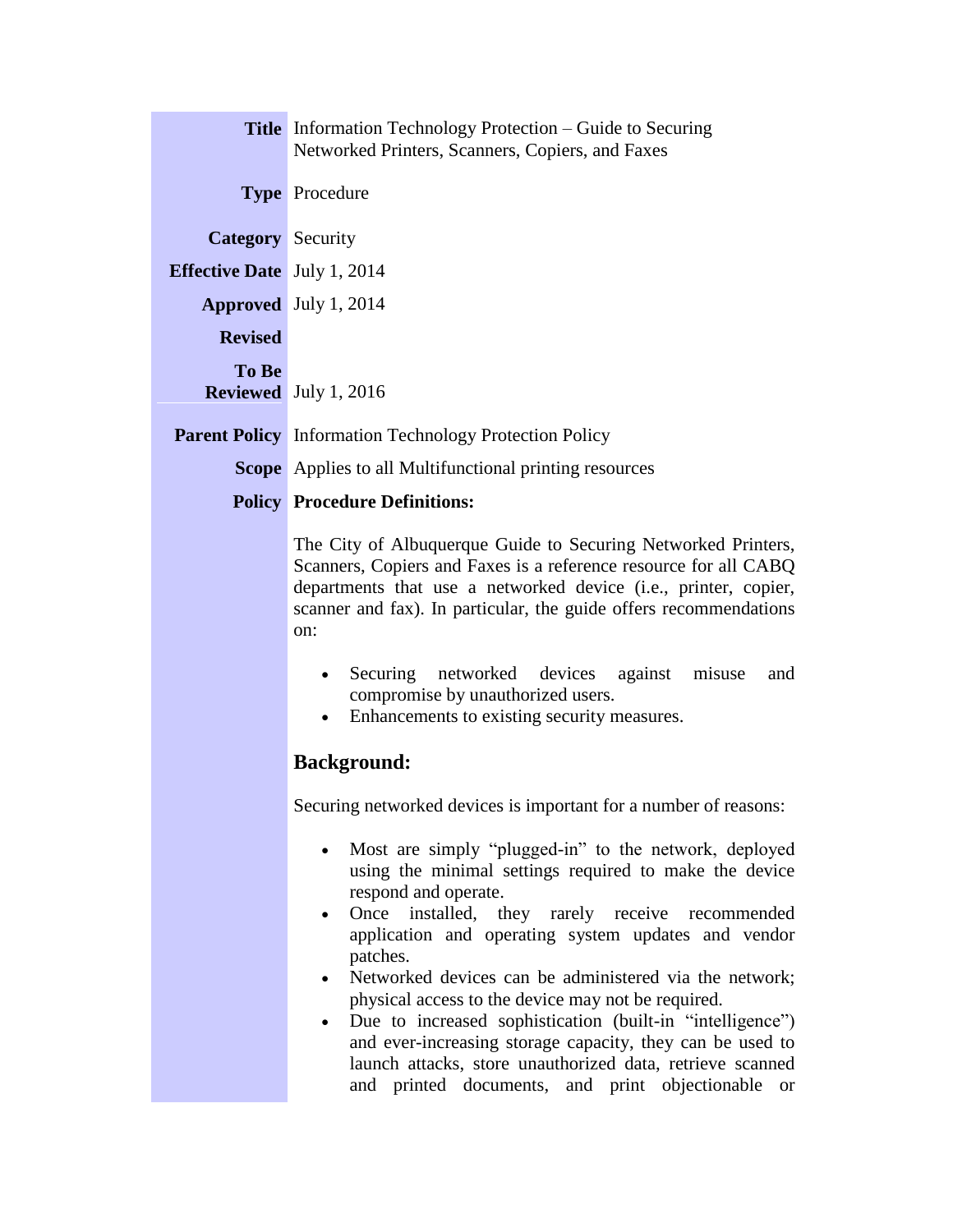unauthorized material.

## **Procedure Provisions:**

Recommendations include:

- 1. The [CABQ standards and commodities](http://alameda.cabq.gov/cityapps/policy.nsf/449da152733ba22587256f0c006a8cad/475d5f17755e345a87257895007e3073?OpenDocument) provides equipment commodities in the purchase of printing equipment. When considering new or replacement acquisitions, contact Information Technology Services Department (ITSD) Service Desk or Purchasing for recommendations and preferred vendors. Select a device that is configurable and offers security features.
- 2. Review vendor documentation for any listing of securityrelated features and recommendations on secure installation and implementation. Contact your vendor and inquire about equipment upgrades that include security features.
- 3. Establish a strong administrator password on the device to help defend against attacks and prevent re-configuration by an unauthorized user.
- 4. Where the device supports access control lists (ACLs), configure them to block all traffic from outside the City of Albuquerque range (143.120.0.0/16) or further restrict access to only the department subnet. If personnel need access to the departmental printer from off-campus, access should only be permitted using the City of Albuquerque VPN.
- 5. If there is a FTP server on the printer, turn it off. Similarly, turn off Telnet access if it exists.
- 6. If SNMP is not required, disable it. Where it is required, change the default SNMP string.
- 7. Disable the Appletalk and Netware protocols; disable any protocol or service not required.
- 8. Use hard-drive encryption and automatic deletion or overwrite of data features where offered.
- 9. Auto-delete and auto-purge capabilities are available on most multi-functional printers (MFP). Capabilities such as HP's Secure Erase provide deletion of print jobs in printer memory. It is critical that printers which are used for sensitive documents utilize auto-delete configuration. Any MFP device with storage capabilities prior to being removed from service should be erased. The manufacturer of the device can assist in configuring auto-delete capabilities.
- 10. Establish a contact point to receive all notifications